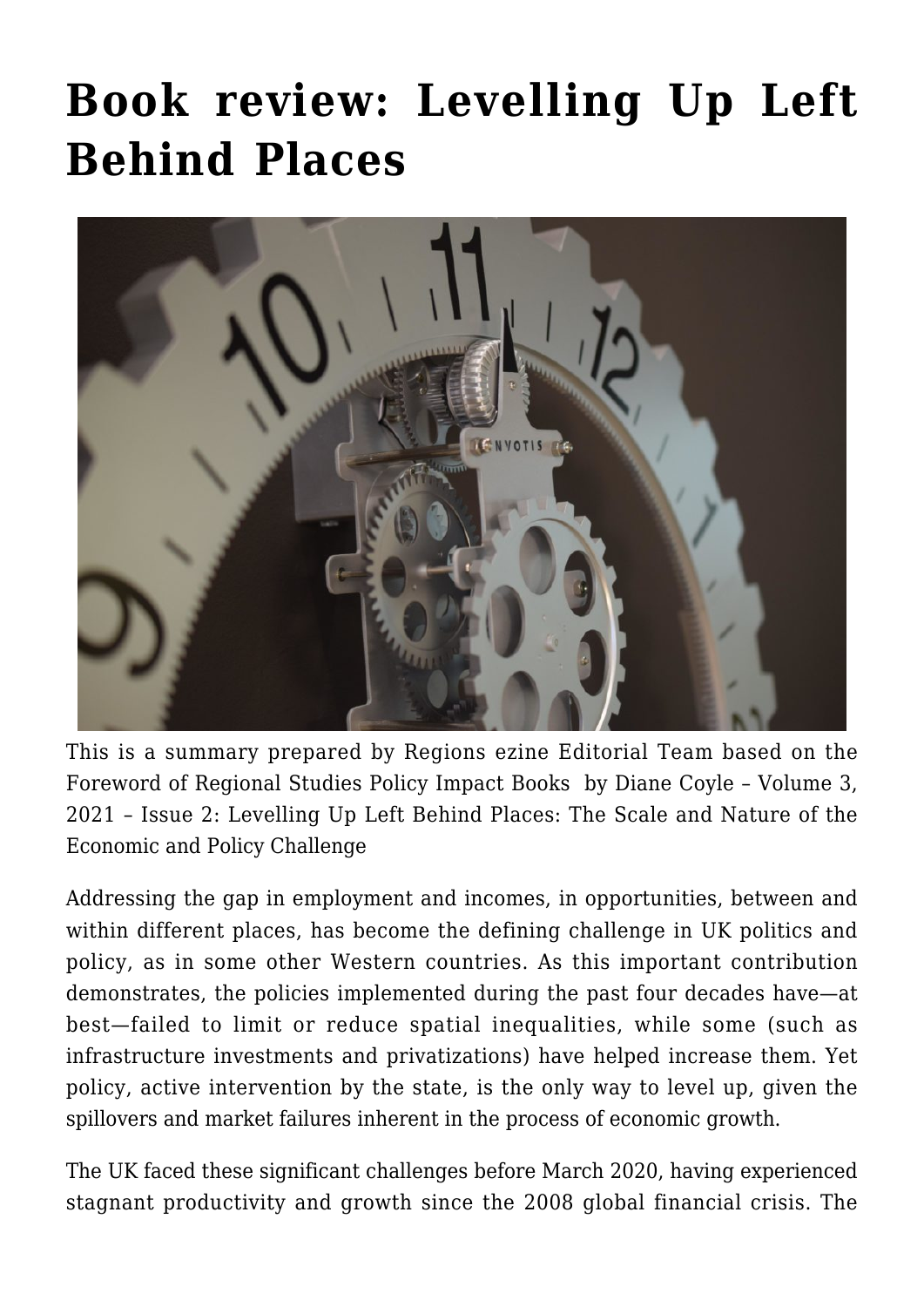Covid-19 pandemic has made them more acute, having exacerbated all the spatial inequalities scarring our society. It has also made us more aware of the likelihood of further crises, whether future pandemics, climate-related extreme weather, technological disruptions, or other shocks unimagined. The questions addressed in this book, therefore, could not be more important or urgent, and both the analysis and policy issues discussed herein make a key contribution to the "levelling up" debate.

## **About the author**

[Diane Coyle](mailto:dc700@cam.ac.uk), is Bennett Professor of Public Policy, University of Cambridge, Cambridge, UK

## **Content of [Issue 2: Levelling Up Left Behind Places: The Scale and Nature](https://www.tandfonline.com/toc/rpim20/3/2) [of the Economic and Policy Challenge](https://www.tandfonline.com/toc/rpim20/3/2)**

Diane Coyle (2021) [Foreword, Regional Studies Policy Impact Books,](https://doi.org/10.1080/2578711X.2021.1992161) 3:2, 1-2, DOI: 10.1080/2578711X.2021.1992161

Ron Martin, Ben Gardiner, Andy Pike, Peter Sunley & Peter Tyler (2021) [Executive Summary and Key Recommendations, Regional Studies Policy Impact](https://doi.org/10.1080/2578711X.2021.1992164) [Books,](https://doi.org/10.1080/2578711X.2021.1992164) 3:2, 7-10, DOI: 10.1080/2578711X.2021.1992164

Ron Martin, Ben Gardiner, Andy Pike, Peter Sunley & Peter Tyler (2021) [1.](https://doi.org/10.1080/2578711X.2021.1992165) [Introduction: The New Discourse of "Left Behind Places", Regional Studies Policy](https://doi.org/10.1080/2578711X.2021.1992165) [Impact Books,](https://doi.org/10.1080/2578711X.2021.1992165) 3:2, 11-28, DOI: 10.1080/2578711X.2021.1992165

Ron Martin, Ben Gardiner, Andy Pike, Peter Sunley & Peter Tyler (2021) [2.](https://doi.org/10.1080/2578711X.2021.1992168) [Becoming "Left Behind": How Places have Grown Apart, Regional Studies Policy](https://doi.org/10.1080/2578711X.2021.1992168) [Impact Books,](https://doi.org/10.1080/2578711X.2021.1992168) 3:2, 29-51, DOI: 10.1080/2578711X.2021.1992168

Ron Martin, Ben Gardiner, Andy Pike, Peter Sunley & Peter Tyler (2021) [3. Why](https://doi.org/10.1080/2578711X.2021.1992169) [Places have Fallen Behind: The Geographically Uneven Effects of Economic](https://doi.org/10.1080/2578711X.2021.1992169) [Transformation, Regional Studies Policy Impact Books,](https://doi.org/10.1080/2578711X.2021.1992169) 3:2, 53-72, DOI: 10.1080/2578711X.2021.1992169

Ron Martin, Ben Gardiner, Andy Pike, Peter Sunley & Peter Tyler (2021) [4.](https://doi.org/10.1080/2578711X.2021.1992170) [Economic Shocks and the Differential Resilience of Places, Regional Studies](https://doi.org/10.1080/2578711X.2021.1992170) [Policy Impact Books](https://doi.org/10.1080/2578711X.2021.1992170), 3:2, 73-85, DOI: 10.1080/2578711X.2021.1992170